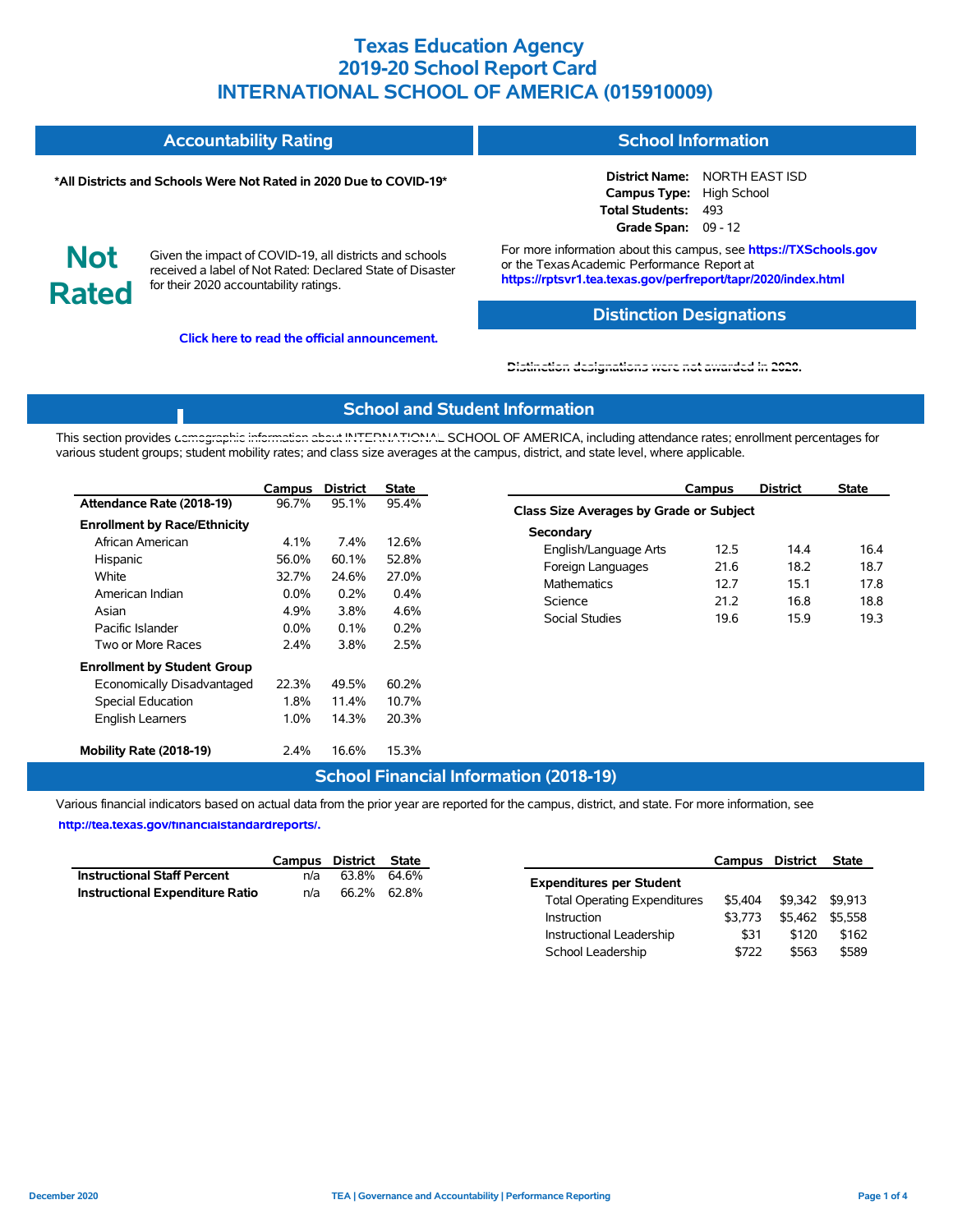### **STAAR Outcomes**

This section provides STAAR performance and Academic Growth outcomes. Academic Growth measures whether students are maintaining performance or improving from year to year. **Please note that due to the cancellation of spring 2020 State of Texas Assessments of Academic Readiness (STAAR) due to the COVID-19 pandemic, the performance of this year's report is not updated.**

|                                                                                |      |              |     |      | African                           |      |       | American                 |                          | <b>Pacific</b>               | More                     | Econ          |
|--------------------------------------------------------------------------------|------|--------------|-----|------|-----------------------------------|------|-------|--------------------------|--------------------------|------------------------------|--------------------------|---------------|
|                                                                                |      | <b>State</b> |     |      | District Campus American Hispanic |      | White | Indian                   | Asian                    | <b>Islander</b>              | Races                    | <b>Disadv</b> |
| STAAR Performance Rates at Approaches Grade Level or Above (All Grades Tested) |      |              |     |      |                                   |      |       |                          |                          |                              |                          |               |
| All Subjects                                                                   | 2019 | 78%          | 81% | 98%  | 95%                               | 97%  | 98%   | $\overline{\phantom{a}}$ | 100%                     | $\overline{a}$               | 100%                     | 98%           |
|                                                                                | 2018 | 77%          | 81% | 97%  | 89%                               | 96%  | 99%   | $\overline{\phantom{a}}$ | 100%                     | $\qquad \qquad \blacksquare$ | 88%                      | 95%           |
| ELA/Reading                                                                    | 2019 | 75%          | 79% | 96%  | 90%                               | 97%  | 96%   | $\overline{\phantom{a}}$ | 100%                     | $\overline{a}$               | 100%                     | 95%           |
|                                                                                | 2018 | 74%          | 79% | 94%  | 82%                               | 92%  | 99%   | $\overline{\phantom{a}}$ | 100%                     | $\overline{a}$               | 89%                      | 90%           |
| <b>Mathematics</b>                                                             | 2019 | 82%          | 83% | 94%  | $\ast$                            | 92%  | 100%  | $\blacksquare$           | $\overline{\phantom{a}}$ | $\overline{a}$               | $\ast$                   | 100%          |
|                                                                                | 2018 | 81%          | 83% | 98%  | $\ast$                            | 100% | 94%   | $\blacksquare$           |                          | $\overline{\phantom{a}}$     | $\overline{\phantom{a}}$ | 100%          |
| Science                                                                        | 2019 | 81%          | 86% | 100% | $\ast$                            | 100% | 100%  | $\overline{\phantom{a}}$ | 100%                     | L,                           | $\ast$                   | 100%          |
|                                                                                | 2018 | 80%          | 85% | 100% | $\ast$                            | 100% | 100%  | $\overline{a}$           | 100%                     | $\overline{a}$               | $\ast$                   | 100%          |
| <b>Social Studies</b>                                                          | 2019 | 81%          | 85% | 99%  | 100%                              | 98%  | 100%  | $\overline{\phantom{a}}$ | *                        | $\overline{a}$               | 100%                     | 100%          |
|                                                                                | 2018 | 78%          | 83% | 99%  | $\ast$                            | 100% | 100%  |                          | 100%                     |                              | 86%                      | 96%           |
| STAAR Performance Rates at Meets Grade Level or Above (All Grades Tested)      |      |              |     |      |                                   |      |       |                          |                          |                              |                          |               |
| All Subjects                                                                   | 2019 | 50%          | 56% | 86%  | 68%                               | 84%  | 91%   | $\overline{\phantom{a}}$ | 100%                     | L,                           | 90%                      | 78%           |
|                                                                                | 2018 | 48%          | 56% | 82%  | 84%                               | 74%  | 91%   | $\overline{a}$           | 100%                     | $\overline{a}$               | 82%                      | 69%           |
| ELA/Reading                                                                    | 2019 | 48%          | 55% | 86%  | 60%                               | 83%  | 91%   | $\overline{\phantom{a}}$ | 100%                     | $\frac{1}{2}$                | 100%                     | 78%           |
|                                                                                | 2018 | 46%          | 55% | 82%  | 82%                               | 75%  | 91%   | $\overline{a}$           | 100%                     | $\overline{a}$               | 78%                      | 72%           |
| Mathematics                                                                    | 2019 | 52%          | 54% | 53%  | $\ast$                            | 58%  | 33%   | $\overline{a}$           |                          |                              | $\ast$                   | 50%           |
|                                                                                | 2018 | 50%          | 53% | 55%  | $\ast$                            | 48%  | 63%   | $\overline{a}$           | $\overline{a}$           | $\overline{\phantom{a}}$     | $\overline{\phantom{a}}$ | 44%           |
| Science                                                                        | 2019 | 54%          | 64% | 94%  | $\ast$                            | 93%  | 94%   | $\blacksquare$           | 100%                     | $\overline{a}$               | $\ast$                   | 89%           |
|                                                                                | 2018 | 51%          | 62% | 86%  | $\ast$                            | 79%  | 94%   | $\overline{\phantom{a}}$ | 100%                     |                              | $\ast$                   | 77%           |
| <b>Social Studies</b>                                                          | 2019 | 55%          | 65% | 89%  | 86%                               | 85%  | 100%  | $\overline{a}$           | $\ast$                   | $\overline{a}$               | 71%                      | 78%           |
|                                                                                | 2018 | 53%          | 64% | 87%  | $\ast$                            | 79%  | 98%   | $\overline{a}$           | 100%                     | $\overline{a}$               | 86%                      | 70%           |
| STAAR Performance Rates at Masters Grade Level (All Grades Tested)             |      |              |     |      |                                   |      |       |                          |                          |                              |                          |               |
| All Subjects                                                                   | 2019 | 24%          | 29% | 41%  | 32%                               | 33%  | 51%   | $\overline{a}$           | 65%                      | $\overline{a}$               | 60%                      | 22%           |
|                                                                                | 2018 | 22%          | 27% | 36%  | 26%                               | 29%  | 44%   | $\overline{a}$           | 56%                      | $\overline{\phantom{a}}$     | 47%                      | 23%           |
| ELA/Reading                                                                    | 2019 | 21%          | 25% | 29%  | 0%                                | 19%  | 43%   | $\overline{\phantom{a}}$ | 50%                      | $\overline{a}$               | 57%                      | 10%           |
|                                                                                | 2018 | 19%          | 24% | 19%  | 0%                                | 16%  | 25%   | $\overline{\phantom{a}}$ | 25%                      | $\overline{a}$               | 33%                      | 10%           |
| Mathematics                                                                    | 2019 | 26%          | 29% | 19%  | $\ast$                            | 21%  | 11%   | $\overline{a}$           |                          | L,                           | $\ast$                   | 20%           |
|                                                                                | 2018 | 24%          | 27% | 16%  | $\ast$                            | 15%  | 19%   | $\overline{a}$           |                          |                              | $\overline{\phantom{a}}$ | 13%           |
| Science                                                                        | 2019 | 25%          | 34% | 54%  | $\ast$                            | 45%  | 64%   | $\overline{\phantom{a}}$ | 86%                      | $\overline{a}$               | $\ast$                   | 29%           |
|                                                                                | 2018 | 23%          | 33% | 46%  | $\ast$                            | 39%  | 51%   | $\overline{\phantom{a}}$ | 80%                      | $\overline{a}$               | $\ast$                   | 32%           |
| Social Studies                                                                 | 2019 | 33%          | 46% | 61%  | 71%                               | 55%  | 70%   | $\overline{a}$           | $\ast$                   | $\overline{a}$               | 57%                      | 44%           |
|                                                                                | 2018 | 31%          | 43% | 65%  | $\ast$                            | 54%  | 78%   | $\overline{a}$           | 80%                      | $\overline{a}$               | 57%                      | 44%           |
|                                                                                |      |              |     |      |                                   |      |       |                          |                          |                              |                          |               |
| <b>Academic Growth Score (All Grades Tested)</b>                               |      |              |     |      |                                   |      |       |                          |                          |                              |                          |               |
| <b>Both Subjects</b>                                                           | 2019 | 69           | 70  | 72   | $\ast$                            | 71   | 71    |                          | 94                       |                              | $\ast$                   | 76            |
|                                                                                | 2018 | 69           | 72  | 68   | 63                                | 66   | 72    |                          | $\ast$                   |                              | 67                       | 64            |
| ELA/Reading                                                                    | 2019 | 68           | 70  | 74   | $\ast$                            | 71   | 74    | $\overline{a}$           | 94                       |                              | $\ast$                   | 80            |
|                                                                                | 2018 | 69           | 71  | 69   | 64                                | 67   | 73    | $\overline{a}$           | $\ast$                   | $\overline{a}$               | 67                       | 67            |
| <b>Mathematics</b>                                                             | 2019 | 70           | 71  | 67   | $\ast$                            | 71   | 40    |                          |                          |                              | $\ast$                   | 61            |
|                                                                                | 2018 | 70           | 73  | 64   | $\ast$                            | 63   | 68    |                          |                          |                              |                          | 58            |

? Indicates that the data for this item were statistically improbable or were reported outside a reasonable range.<br>- Indicates zero observations reported for this group.<br>\* Indicates results are masked due to small numbers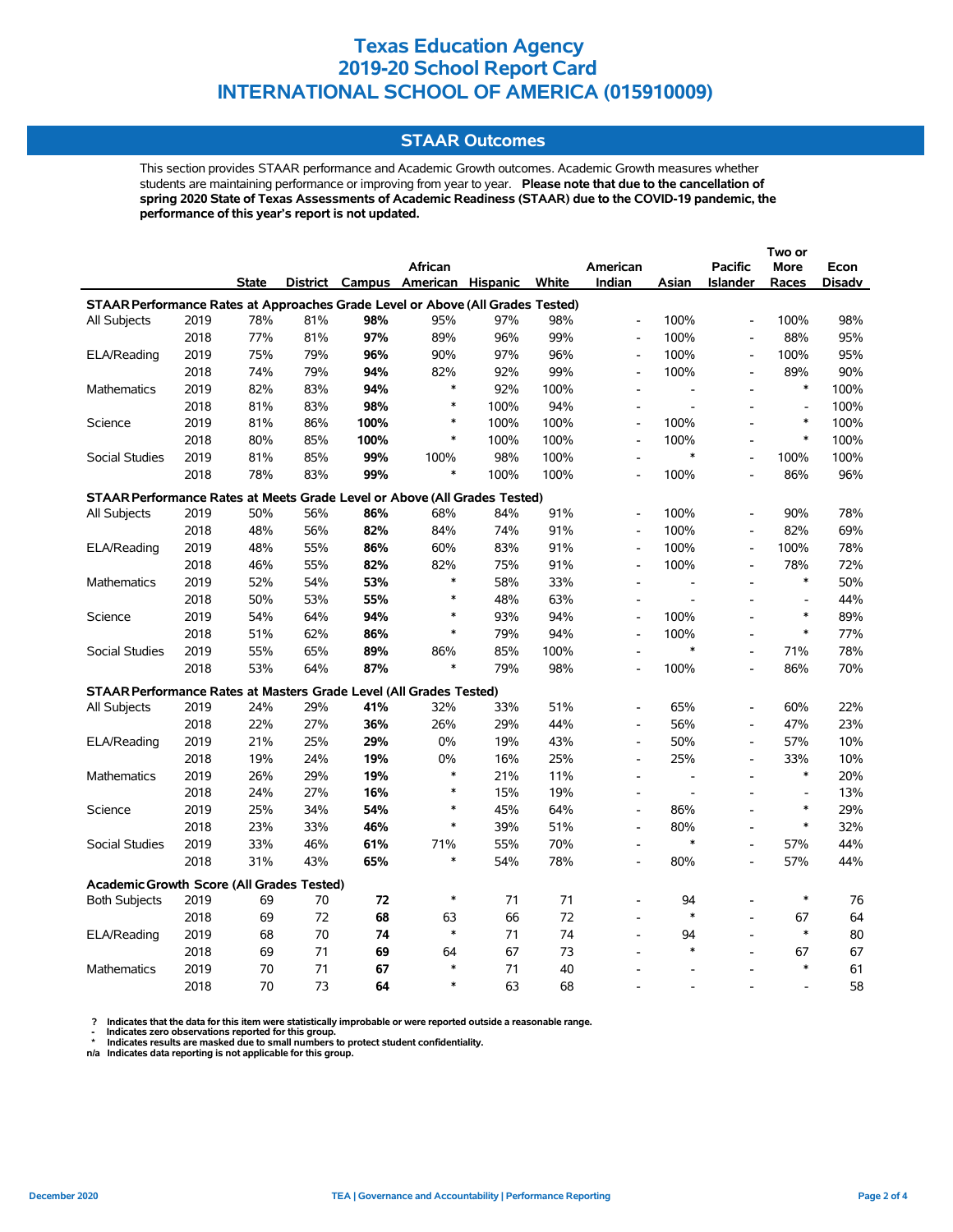## **Graduation and College, Career, and Military Readiness Outcomes**

This section provides graduation, graduation plan, and College, Career, and Military Readiness rates.

|                                                              | <b>State</b>   | District       |                  | African<br>Campus American Hispanic |                  | White  | American<br>Indian       | Asian  | <b>Pacific</b><br>Islander | Two or<br>More<br>Races | Econ<br>Disadv   |
|--------------------------------------------------------------|----------------|----------------|------------------|-------------------------------------|------------------|--------|--------------------------|--------|----------------------------|-------------------------|------------------|
| Annual Dropout Rate (Gr 9-12)                                |                |                |                  |                                     |                  |        |                          |        |                            |                         |                  |
| 2018-19                                                      | 1.9%           | 1.7%           | 0.0%             | 0.0%                                | 0.0%             | 0.0%   |                          | 0.0%   |                            | $0.0\%$                 | $0.0\%$          |
| 2017-18                                                      | 1.9%           | 1.7%           | 0.0%             | 0.0%                                | 0.0%             | 0.0%   | $\ast$                   | 0.0%   |                            | 0.0%                    | 0.0%             |
| 4-Year Longitudinal Rate (Gr 9-12)<br>Class of 2019          |                |                |                  |                                     |                  |        |                          |        |                            |                         |                  |
| Graduated                                                    | 90.0%          | 93.4%          | 99.1%            |                                     | 98.1%            | 100.0% | $\overline{\phantom{a}}$ | 100.0% |                            | 100.0%                  | 100.0%           |
| Graduates, TxCHSE, & Cont                                    | 94.1%          | 95.5%          | 100.0%           | $\ast$                              | 100.0%           | 100.0% |                          | 100.0% |                            | 100.0%                  | 100.0%           |
| Class of 2018<br>Graduated                                   | 90.0%          | 92.8%          | 100.0%           | $\ast$                              | 100.0%           | 100.0% | $\ast$                   | $\ast$ |                            | $\ast$                  | 100.0%           |
| Graduates, TxCHSE, & Cont                                    | 94.3%          | 95.4%          | 100.0%           |                                     | 100.0%           | 100.0% |                          | $\ast$ |                            | $\ast$                  | 100.0%           |
| 5-Year Extended Longitudinal Rate (Gr 9-12)                  |                |                |                  |                                     |                  |        |                          |        |                            |                         |                  |
| Class of 2018                                                |                |                |                  |                                     |                  | 100.0% |                          | $\ast$ |                            |                         |                  |
| Graduated<br>Graduates, TxCHSE, & Cont                       | 92.2%<br>93.9% | 94.6%<br>95.1% | 100.0%<br>100.0% |                                     | 100.0%<br>100.0% | 100.0% |                          | $\ast$ |                            | $\ast$                  | 100.0%<br>100.0% |
| Class of 2017                                                |                |                |                  |                                     |                  |        |                          |        |                            |                         |                  |
| Graduated                                                    | 92.0%          | 93.7%          | 100.0%           | $\ast$                              | 100.0%           | 100.0% |                          | 100.0% | $\ast$                     |                         | 100.0%           |
| Graduates, TxCHSE, & Cont                                    | 93.7%          | 94.7%          | 100.0%           |                                     | 100.0%           | 100.0% |                          | 100.0% |                            |                         | 100.0%           |
|                                                              |                |                |                  |                                     |                  |        |                          |        |                            |                         |                  |
| 6-Year Extended Longitudinal Rate (Gr 9-12)<br>Class of 2017 |                |                |                  |                                     |                  |        |                          |        |                            |                         |                  |
| Graduated                                                    | 92.4%          | 94.1%          | 100.0%           |                                     | 100.0%           | 100.0% |                          | 100.0% |                            |                         | 100.0%           |
| Graduates, TxCHSE, & Cont                                    | 93.7%          | 94.8%          | 100.0%           | $\ast$                              | 100.0%           | 100.0% |                          | 100.0% |                            | $\ast$                  | 100.0%           |
| Class of 2016                                                |                |                |                  |                                     |                  |        |                          |        |                            |                         |                  |
| Graduated                                                    | 92.1%          | 93.9%          | 100.0%           |                                     | 100.0%           | 100.0% |                          | $\ast$ |                            | 100.0%                  | 100.0%           |
| Graduates, TxCHSE, & Cont                                    | 93.4%          | 94.4%          | 100.0%           |                                     | 100.0%           | 100.0% |                          | $\ast$ |                            | 100.0%                  | 100.0%           |
| 4-Year Federal Graduation Rate Without Exclusions (Gr 9-12)  |                |                |                  |                                     |                  |        |                          |        |                            |                         |                  |
| Class of 2019                                                | 90.0%          | 91.7%          | 99.1%            |                                     | 98.1%            | 100.0% |                          | 100.0% |                            | 100.0%                  | 100.0%           |
| Class of 2018                                                | 90.0%          | 91.3%          | 100.0%           |                                     | 100.0%           | 100.0% |                          | $\ast$ |                            | $\ast$                  | 100.0%           |
| RHSP/DAP Graduates (Longitudinal Rate)                       |                |                |                  |                                     |                  |        |                          |        |                            |                         |                  |
| Class of 2019                                                | 73.3%          | 52.9%          |                  |                                     |                  |        |                          |        |                            |                         |                  |
| Class of 2018                                                | 68.5%          | 69.1%          |                  |                                     |                  |        |                          |        |                            |                         |                  |
| RHSP/DAP/FHSP-E/FHSP-DLA Graduates (Longitudinal Rate)       |                |                |                  |                                     |                  |        |                          |        |                            |                         |                  |
| Class of 2019                                                | 87.6%          | 78.0%          | 99.1%            |                                     | 100.0%           | 97.8%  |                          | 100.0% |                            | 100.0%                  | 100.0%           |
| Class of 2018                                                | 86.8%          | 75.7%          | 98.2%            |                                     | 100.0%           | 94.7%  |                          | $\ast$ |                            | $\ast$                  | 100.0%           |
| College, Career, and Military Ready (Annual Graduates)       |                |                |                  |                                     |                  |        |                          |        |                            |                         |                  |
| 2018-19                                                      | 72.9%          | 68.5%          | 86.1%            |                                     | 80.0%            | 95.6%  |                          | 100.0% |                            | 66.7%                   | 76.8%            |
| 2017-18                                                      | 65.5%          | 63.7%          | 88.8%            |                                     | 84.1%            | 97.4%  |                          |        |                            | $\ast$                  | 77.3%            |
| <b>SAT/ACT Results (Annual Graduates)</b><br>Tested          |                |                |                  |                                     |                  |        |                          |        |                            |                         |                  |
| 2018-19                                                      | 75.0%          | 69.8%          | 95.7%            |                                     | 90.9%            | 97.8%  |                          | 100.0% |                            | 100.0%                  | 82.1%            |
| 2017-18                                                      | 74.6%          | 71.7%          | 100.0%           | $\ast$                              | 98.5%            | 100.0% | $\ast$                   | $\ast$ |                            | $\ast$                  | 96.2%            |
| Average SAT Score                                            |                |                |                  |                                     |                  |        |                          |        |                            |                         |                  |
| 2018-19                                                      | 1027           | 1110           | 1164             | $\ast$                              | 1098             | 1226   |                          | 1298   |                            | 1196                    | 1103             |
| 2017-18                                                      | 1036           | 1113           | 1175             | $\ast$                              | 1119             | 1269   | $\ast$                   | $\ast$ |                            | $\ast$                  | 1086             |
| Average ACT Score                                            |                |                |                  |                                     |                  |        |                          |        |                            |                         |                  |
| 2018-19                                                      | 20.6           | 23.1           | 25.2             |                                     | 20.8             | 27.0   |                          | 29.8   |                            | 23.0                    | $\ast$           |
| 2017-18                                                      | 20.6           | 23.0           | 24.6             | $\ast$                              | 23.8             | 26.2   | $\ast$                   | $\ast$ |                            | $\ast$                  | 23.0             |

? Indicates that the data for this item were statistically improbable or were reported outside a reasonable range.<br>- Indicates zero observations reported for this group.<br>\* Indicates results are masked due to small numbers